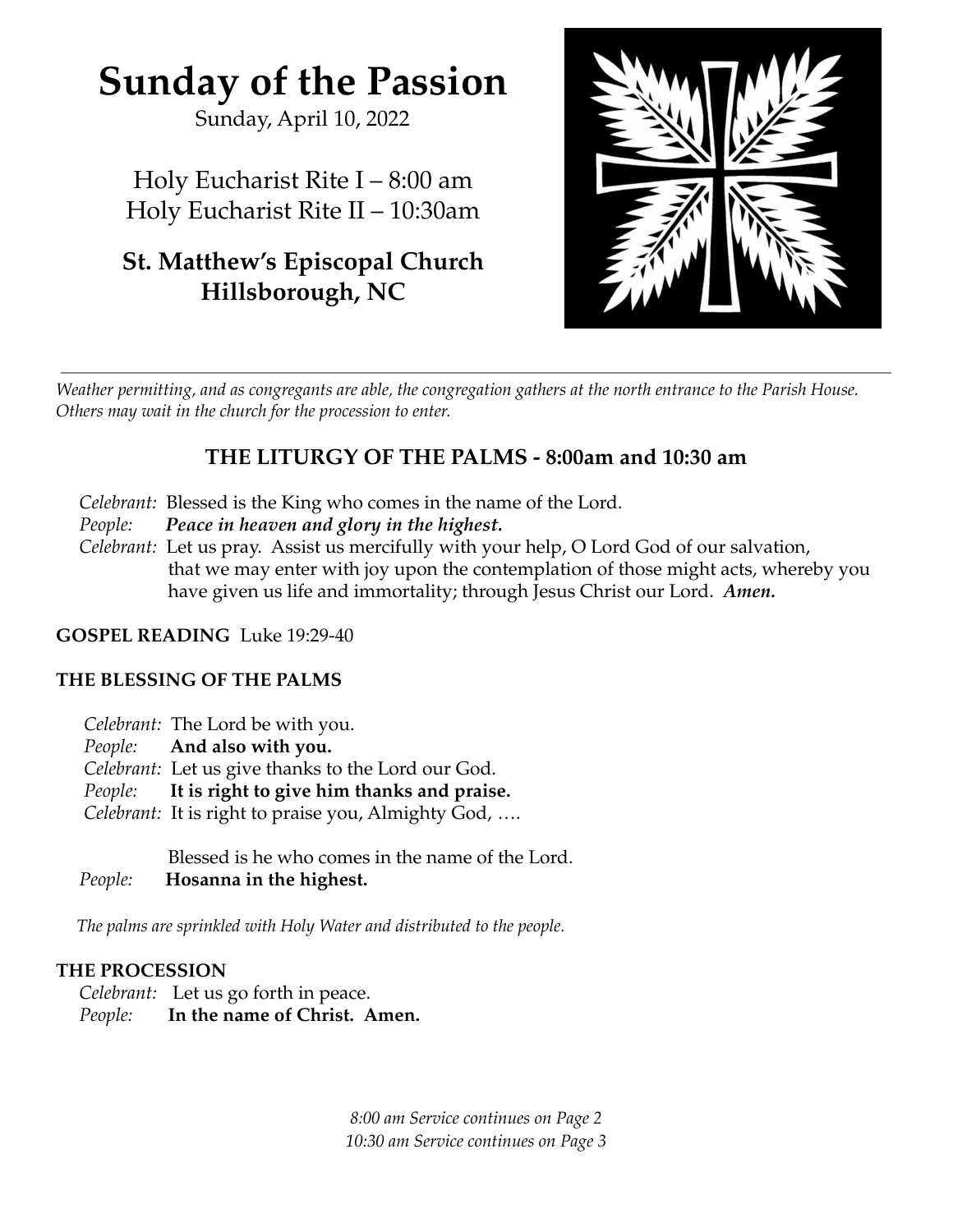# **HOLY EUCHARIST RITE I – 8:00am**

# **THE WORD OF GOD**

### **THE SALUTATION AND COLLECT** BCP, 168

#### **THE LESSONS**

Old Testament Isaiah 50:4-9a Psalm 31: 9-16; *In te, Domine, speravi*; BCP, 623 New Testament **Philippians 2:5-11** The Passion of our Lord according to Luke 22:14-23:56 The customary responses before and after the Gospel are omitted. The congregation remains seated until the verse *which mentions the arrival at Golgotha, when all kneel.*

#### **SERMON**

| +THE PRAYERS OF THE PEOPLE | Bulletin, page 4 |
|----------------------------|------------------|
| $+$ THE PEACE              | <b>BCP, 332</b>  |

### **WELCOME & ANNOUNCEMENTS**

# **THE HOLY COMMUNION**

### **THE OFFERTORY**

| +THE GREAT THANKSGIVING   | <b>BCP, 340</b> |
|---------------------------|-----------------|
| <b>Sanctus</b>            | <b>BCP, 341</b> |
| The Lord's Prayer         | <b>BCP, 336</b> |
| The Breaking of the Bread | <b>BCP, 337</b> |
| Agnus Dei                 | <b>BCP, 337</b> |
| Prayer of Humble Access   | <b>BCP, 337</b> |
| POST-COMMUNION PRAYER     | <b>BCP, 339</b> |

#### **BLESSING**

#### **DISMISSAL**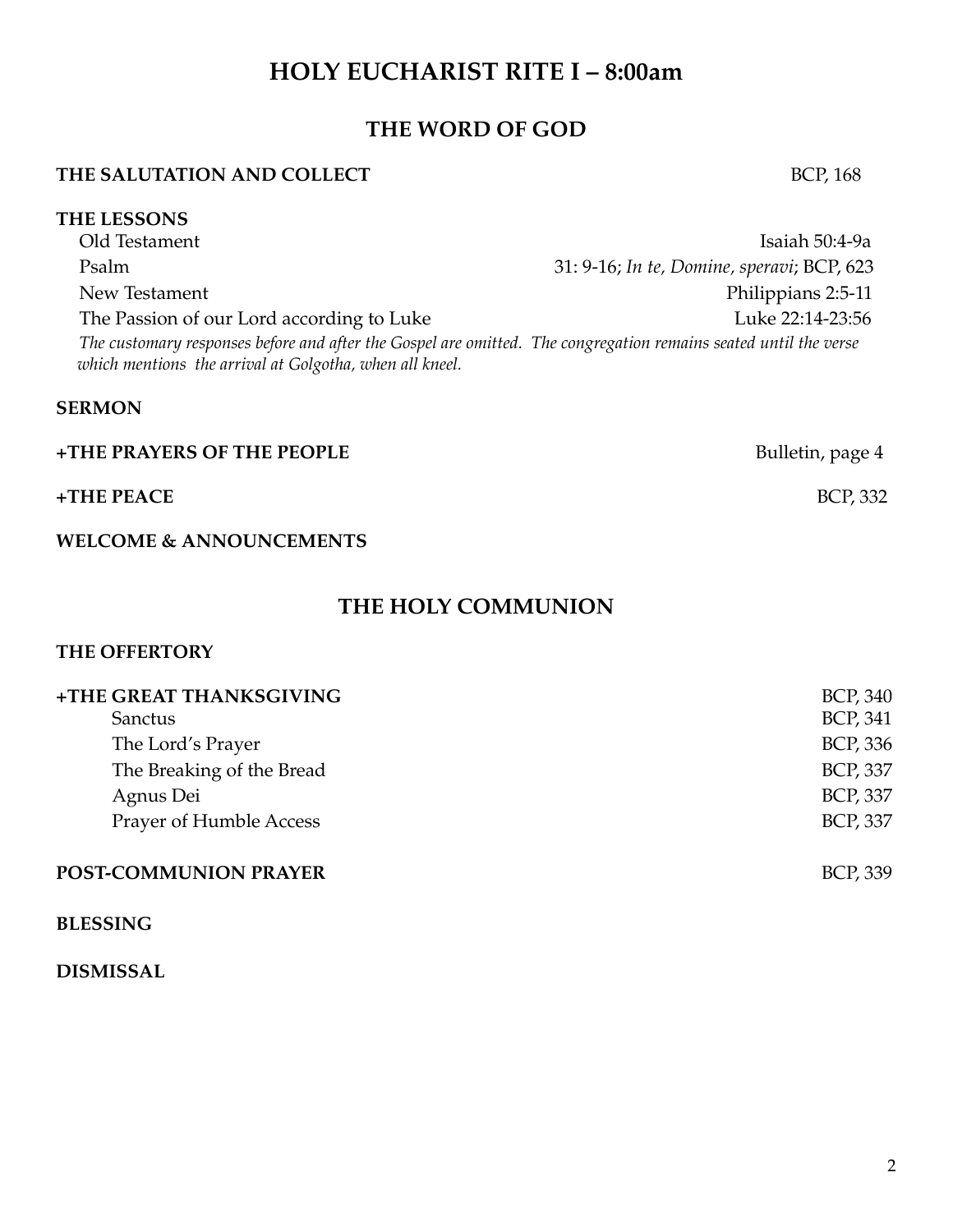# **HOLY EUCHARIST RITE II – 10:30am**

**THE PROCESSION** *Continued from page 1*



# **THE WORD OF GOD**

#### **THE SALUTATION**

#### **+THE COLLECT OF THE DAY** BCP, 272

**THE LESSONS**

Old Testament Isaiah 50:4-9a Psalm, *sung by the Choir on behalf of all* 31: 9-16; *In te, Domine, speravi*; Plainsong New Testament Philippians 2:5-11

3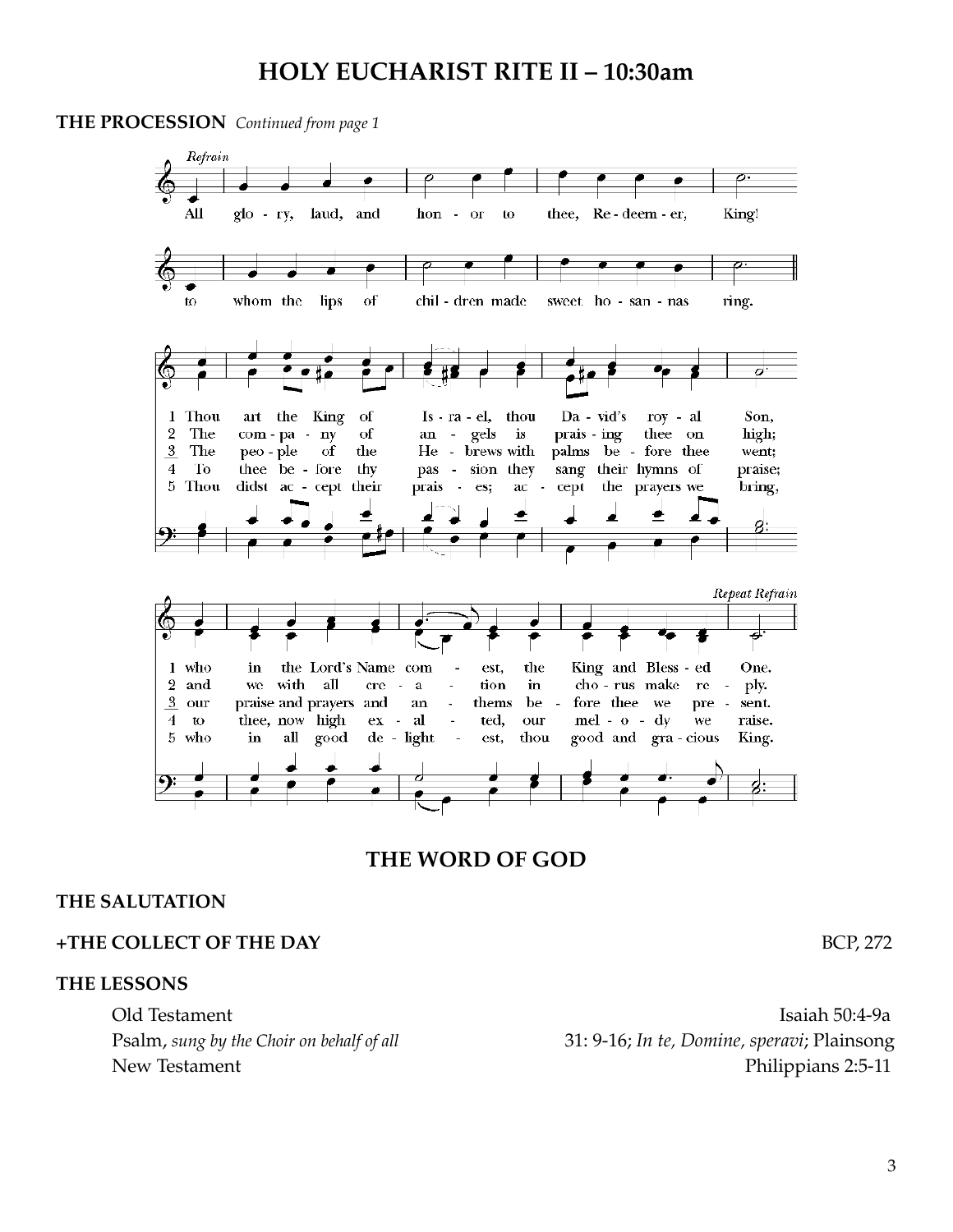### +GOSPEL ACCLAMATION

*The congregation & choir sing the acclamation twice; a cantor or choir sings the verse.*



**+THE PASSION OF OUR LORD JESUS CHRIST ACCORDING TO LUKE** Luke 22:14-23:56 The customary responses before and after the Gospel are omitted. The congregation remains seated until the verse which mentions the *arrival at Golgotha, when all kneel.*

#### **SERMON**

#### **+THE PRAYERS OF THE PEOPLE**

Father, we pray for your holy Catholic Church;

**That we all may be one.**

Grant that every member of the Church may truly and humbly serve you;

**That your Name may be glorified by all people.**

We pray for all bishops, priests, and deacons, especially Michael, Sam, and Anne;

**That they may be faithful ministers of your Word and Sacraments.**

We pray for all who govern and hold authority in the nations of the world;

**That there may be justice and peace on the earth.**

Give us grace to do your will in all that we undertake;

### **That our works may find favor in your sight.**

Have compassion on those who suffer from any grief or trouble;

#### **That they may be delivered from their distress.**

Give to the departed eternal rest, remembering especially Ingrid Heizenroth and Debbie Davis; **Let light perpetual shine upon them.**

We praise you for your saints who have entered into joy;

**May we also come to share in your heavenly kingdom.**

Let us pray for our own needs and those of others, remembering especially this day: Mildred, Lois, Tom, Molly, Jim, Ann, Anne, Daisy, Tom, Champe, Keyon, Andy & Barrie, Carol, Kathy, Suzanne, Sandy, Ed & Mary Ann, Jim, Nancy & Don, Cheryl; and others for whom our prayers are desired.

*The Celebrant concludes with a Collect.*

#### **+THE PEACE** BCP, 360

| Priest | The Peace of the Lord be always with you. |
|--------|-------------------------------------------|
| People | And also with you.                        |

### **WELCOME & ANNOUNCEMENTS**